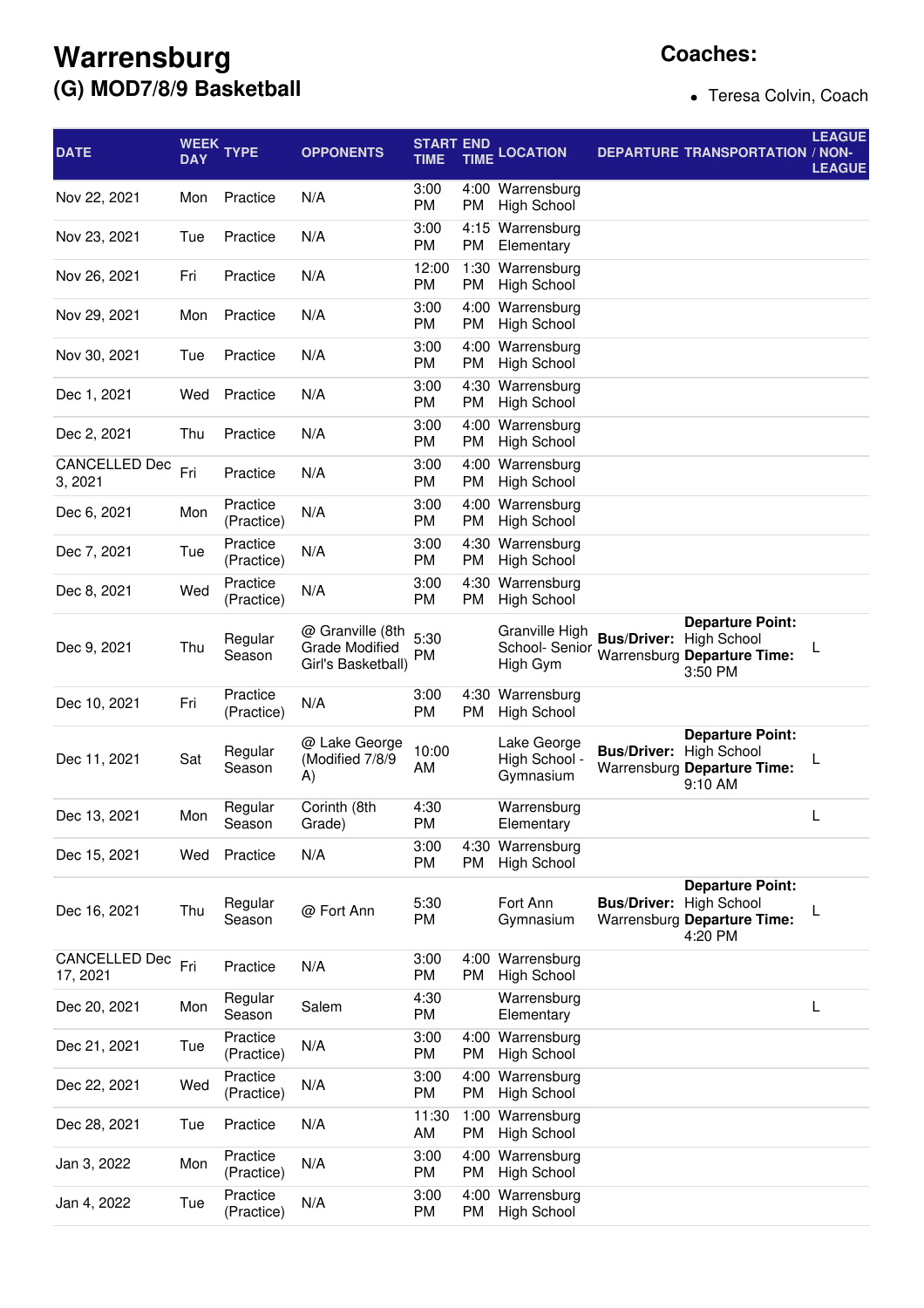| <b>DATE</b>               | <b>WEEK</b><br><b>DAY</b> | <b>TYPE</b>                 | <b>OPPONENTS</b>             | <b>START END</b><br>TIME | <b>TIME</b> | <b>LOCATION</b>                                        |                                | <b>DEPARTURE TRANSPORTATION / NON-</b>                                                  | <b>LEAGUE</b><br><b>LEAGUE</b> |
|---------------------------|---------------------------|-----------------------------|------------------------------|--------------------------|-------------|--------------------------------------------------------|--------------------------------|-----------------------------------------------------------------------------------------|--------------------------------|
| CANCELLED Jan<br>5, 2022  | Wed                       | Practice<br>(Practice)      | N/A                          | 3:00<br><b>PM</b>        | <b>PM</b>   | 4:30 Warrensburg<br><b>High School</b>                 |                                |                                                                                         |                                |
| POSTPONED Jan<br>6, 2022  | Thu                       | Regular<br>Season           | Whitehall                    | 5:15<br><b>PM</b>        |             | Warrensburg<br>Elementary                              |                                |                                                                                         | L                              |
| CANCELLED Jan<br>7, 2022  | Fri                       | Practice<br>(Practice)      | N/A                          | 3:00<br><b>PM</b>        | PM          | 4:30 Warrensburg<br><b>High School</b>                 |                                |                                                                                         |                                |
| Jan 10, 2022              | Mon                       | Practice                    | N/A                          | 3:00<br><b>PM</b>        | PM          | 4:00 Warrensburg<br><b>High School</b>                 |                                |                                                                                         |                                |
| POSTPONED Jan<br>10, 2022 | Mon                       | Regular<br>Season           | @ Hartford                   | 5:30<br><b>PM</b>        |             | <b>HCS Ella</b><br>Colvin<br>Gymnasium                 | <b>Bus/Driver:</b>             | <b>Departure Point:</b><br><b>High School</b><br>Warrensburg Departure Time:<br>4:10 PM |                                |
| Jan 11, 2022              | Tue                       | Practice                    | N/A                          | 3:00<br><b>PM</b>        | PM          | 4:00 Warrensburg<br><b>High School</b>                 |                                |                                                                                         |                                |
| Jan 12, 2022              | Wed                       | Practice                    | N/A                          | 3:00<br><b>PM</b>        | <b>PM</b>   | 4:00 Warrensburg<br><b>High School</b>                 |                                |                                                                                         |                                |
| Jan 13, 2022              | Thu                       | Practice                    | N/A                          | 3:00<br>PM               | 4:00<br>PM  | Warrensburg<br><b>High School</b>                      |                                |                                                                                         |                                |
| CANCELLED Jan<br>14, 2022 | Fri                       | Practice                    | N/A                          | 3:00<br><b>PM</b>        | 4:30<br>PM  | Warrensburg<br><b>High School</b>                      |                                |                                                                                         |                                |
| Jan 18, 2022              | Tue                       | Practice                    | N/A                          | 3:00<br><b>PM</b>        | PM          | 4:00 Warrensburg<br><b>High School</b>                 |                                |                                                                                         |                                |
| Jan 19, 2022              | Wed                       | Practice                    | N/A                          | 3:00<br>PM               | PM          | 4:30 Warrensburg<br><b>High School</b>                 |                                |                                                                                         |                                |
| Jan 20, 2022              | Thu                       | Regular<br>Season           | @ Fort Edward                | 5:45<br><b>PM</b>        |             | Back Gym                                               | <b>Bus/Driver: High School</b> | <b>Departure Point:</b><br>Warrensburg Departure Time:<br>3:15 PM                       |                                |
| Jan 21, 2022              | Fri                       | Practice                    | N/A                          | 3:00<br><b>PM</b>        | PM          | 3:45 Warrensburg<br><b>High School</b>                 |                                |                                                                                         |                                |
| Jan 24, 2022              | Mon                       | Regular<br>Season           | North Warren                 | 4:30<br>PM               |             | Warrensburg<br>Elementary                              |                                |                                                                                         | L                              |
| Jan 25, 2022              | Tue                       | Practice                    | N/A                          | 3:00<br>PM               |             | 4:00 Warrensburg<br>PM High School                     |                                |                                                                                         |                                |
| Jan 26, 2022              | Wed                       | Practice                    | N/A                          | 3:00<br><b>PM</b>        | PM          | 3:45 Warrensburg<br><b>High School</b>                 |                                |                                                                                         |                                |
| Jan 27, 2022              | Thu                       | Regular<br>Season<br>16-26L | Hadley-Luzerne<br>(Modified) | 4:45<br>PM               |             | Warrensburg<br>Elementary                              |                                |                                                                                         | L                              |
| Jan 31, 2022              | Mon                       | Practice                    | N/A                          | 3:00<br><b>PM</b>        | PM          | 4:00 Warrensburg<br><b>High School</b>                 |                                |                                                                                         |                                |
| Feb 1, 2022               | Tue                       | Regular<br>Season           | @ Salem                      | 5:30<br><b>PM</b>        |             | TBD                                                    | <b>Bus/Driver: High School</b> | <b>Departure Point:</b><br>Warrensburg Departure Time:<br>3:40 PM                       |                                |
| Feb 2, 2022               | Wed                       | Practice                    | N/A                          | 3:00<br><b>PM</b>        | PM          | 4:00 Warrensburg<br><b>High School</b>                 |                                |                                                                                         |                                |
| POSTPONED Feb<br>4, 2022  | Fri                       | Scrimmage @ Bolton          |                              | 4:00<br><b>PM</b>        |             | <b>Bolton HS</b>                                       | <b>Bus/Driver: High School</b> | <b>Departure Point:</b><br>Warrensburg Departure Time:<br>3:15 PM                       | NL                             |
| Feb 7, 2022               | Mon                       | Regular<br>Season           | Hartford                     | 4:30<br><b>PM</b>        |             | Warrensburg<br>Elementary                              |                                |                                                                                         | L                              |
| Feb 9, 2022               | Wed                       | Regular<br>Season           | Argyle                       | 4:30<br>PM               |             | Warrensburg<br>Elementary                              |                                |                                                                                         | L                              |
| Feb 14, 2022              | Mon                       | Regular<br>Season           | @ Whitehall                  | 5:30<br>PM               |             | Whitehall Jr/Sr Bus/Driver: High School<br>High School |                                | <b>Departure Point:</b><br>Warrensburg Departure Time:<br>4:00 PM                       | L                              |